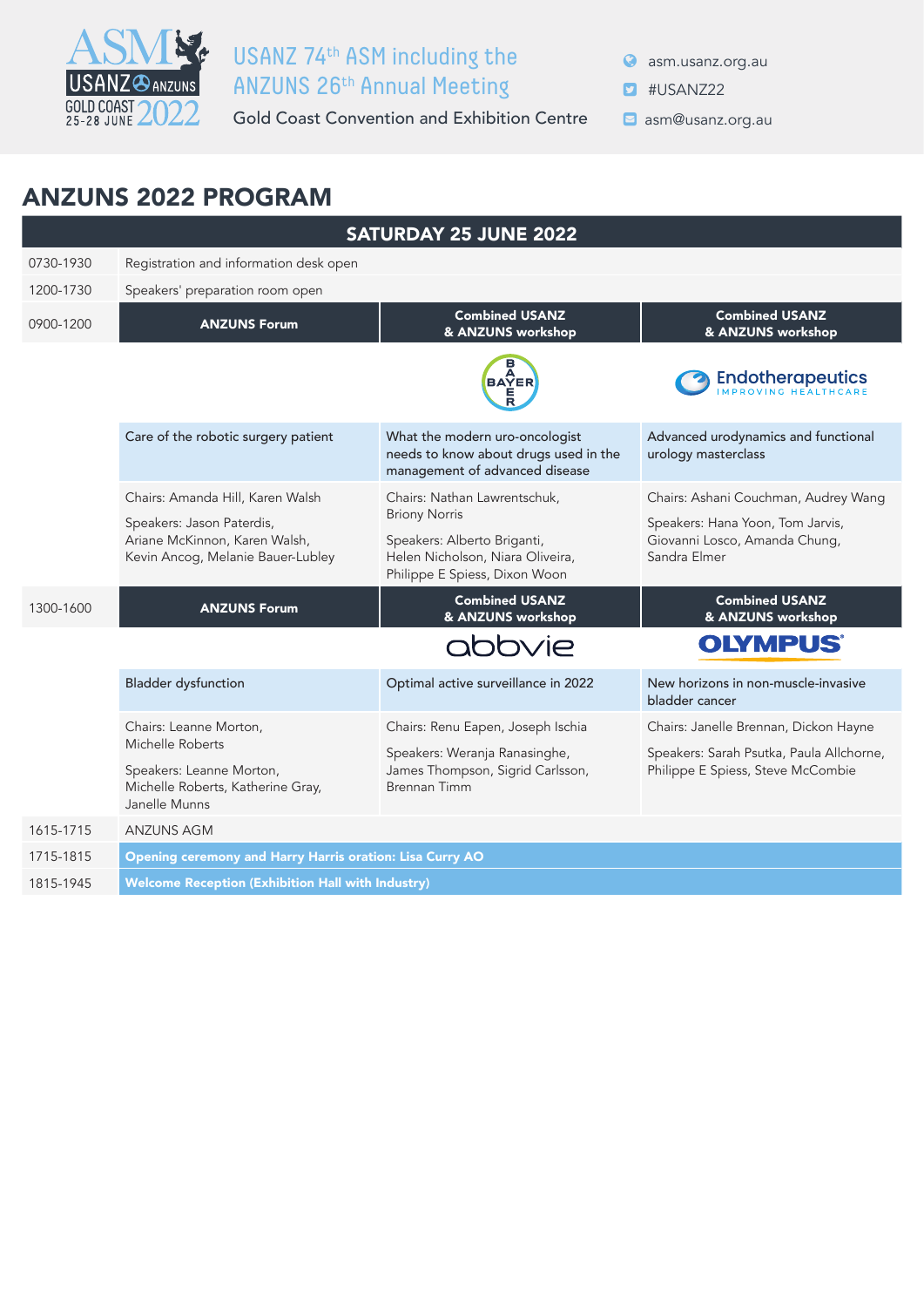|           | <b>SUNDAY 26 JUNE 2022</b>                                                                                                                                                           |                                                                     |  |  |
|-----------|--------------------------------------------------------------------------------------------------------------------------------------------------------------------------------------|---------------------------------------------------------------------|--|--|
| 0645-1730 | Registration and information desk open                                                                                                                                               |                                                                     |  |  |
| 0700-1730 | Speakers' preparation room open                                                                                                                                                      |                                                                     |  |  |
| 0700-0745 | Joint USANZ & ANZUNS breakfast symposium:                                                                                                                                            | <b>ANZUNS breakfast symposium:</b>                                  |  |  |
|           | Sex and gun for prostate: Urolift PUL in urinary and sexual<br>outcomes                                                                                                              | Kidney cancer from surgery to immunotherapy what we need<br>to know |  |  |
|           | Chairs: Eric Chung, Helen O'Connell                                                                                                                                                  | Chair: Deirdre Kiernan                                              |  |  |
|           | Speakers: Peter Chin, Tobias S. Kohler, Giovanni Losco                                                                                                                               | Speakers: Kelli Britain, Ally Morrice, James Green, Niara Oliveira  |  |  |
|           | Sponsored by                                                                                                                                                                         | Sponsored by                                                        |  |  |
|           | <b>Tieleflex</b>                                                                                                                                                                     |                                                                     |  |  |
| 0745-1000 | <b>Opening Plenary Session 1 (open to USANZ and ANZUNS delegates)</b>                                                                                                                |                                                                     |  |  |
| Chairs    | Anita Clarke, Prem Rashid                                                                                                                                                            |                                                                     |  |  |
| 0745-0800 | Silvia Proietti (IT) - Untangling the complications of FURS                                                                                                                          |                                                                     |  |  |
| 0800-0815 | Jennifer Anger (US) - Non-mesh Management of Female SUI: A crash course down under                                                                                                   |                                                                     |  |  |
| 0815-0830 | Janelle Brennan (AU) - Trends in surgery for stress urinary incontinence in Australia over the last 20 years                                                                         |                                                                     |  |  |
| 0830-0845 | Sigrid Carlsson (US) - How to best balance the benefits and harms of prostate cancer screening in 2022                                                                               |                                                                     |  |  |
| 0845-0900 | Peter Swindle (AU) - Controversies in prostate cancer testing in Australia                                                                                                           |                                                                     |  |  |
| 0900-0915 | Hashim Ahmed (UK) - Evidence for the best pathway to manage a man with elevated PSA                                                                                                  |                                                                     |  |  |
| 0915-0930 | John Yaxley (AU) - PSMA PET and its role in prostate cancer diagnosis                                                                                                                |                                                                     |  |  |
| 0930-0945 | Alberto Briganti (IT) - Salvage radical prostatectomy for radiation recurrent prostate cancer                                                                                        |                                                                     |  |  |
| 0945-1000 | Q&A Session                                                                                                                                                                          |                                                                     |  |  |
| 1000-1030 | Morning tea with Industry (Exhibition Hall)                                                                                                                                          |                                                                     |  |  |
| 1030-1230 | <b>ANZUNS Plenary Session 2</b>                                                                                                                                                      |                                                                     |  |  |
| Chairs    | Melissa Caruso, Deirdre Kiernan                                                                                                                                                      |                                                                     |  |  |
| 1030-1035 | Welcome from ANZUNS 2022 Convenor & Scientific Program Chair - Deirdre Kiernan and Melissa Caruso                                                                                    |                                                                     |  |  |
| 1035-1110 | Paula Allchorne (UK) - Are we obsessed about sex?                                                                                                                                    |                                                                     |  |  |
| 1110-1150 | Julie Westaway (AU) - What Nurse Practitioner programs have assisted with in the evolution of telehealth in rural and remote regions                                                 |                                                                     |  |  |
| 1150-1230 | Gideon Blecher (AU) - Fertility in our oncology patients                                                                                                                             |                                                                     |  |  |
| 1230-1330 | Lunch with Industry (Exhibition Hall)                                                                                                                                                |                                                                     |  |  |
| 1330-1500 | <b>ANZUNS Plenary Session 3   Abstract presentations</b>                                                                                                                             |                                                                     |  |  |
| Chairs    | <b>Sheree Dunne, Sally Sara</b>                                                                                                                                                      |                                                                     |  |  |
| 1330-1410 | Sam Chang (US) - Bladder cancer management -<br>a team approach. How can we best help our patients undergoing treatment for bladder cancer?                                          |                                                                     |  |  |
| 1410-1420 | Kerry Santoro (AU) - Improving time frames from prostate biopsy to treatment plan in a public hospital urology unit                                                                  |                                                                     |  |  |
| 1420-1430 | Stuart Willder (AU) - Inter-hospital transfers in regional centre with a visiting Urology service - impact of the Nurse practitioner                                                 |                                                                     |  |  |
| 1430-1440 | Cara Webb (AU) - How does a urology team end up driving a COVID-19 clinical trial? A nurse's perspective and involvement in a<br>phase IIa double-blind, randomised controlled trial |                                                                     |  |  |
| 1440-1450 | Joby Alex (AU) - Effectiveness of nurse-targeted education interventions on clinical outcomes for patients with indwelling urinary<br>catheters: a systematic review                 |                                                                     |  |  |
| 1450-1500 | Natasha Roberts (AU) - Enabling access to urology clinical research: The key role of specialist nurses                                                                               |                                                                     |  |  |
| 1500-1530 | Afternoon tea with Industry (Exhibition Hall)                                                                                                                                        |                                                                     |  |  |
| 1530-1615 | <b>ANZUNS Plenary Session 4</b>                                                                                                                                                      |                                                                     |  |  |
| Chairs    | Kerry Santoro, Kath Schubach                                                                                                                                                         |                                                                     |  |  |
| 1530-1615 | Tracey Churchill (AU) - Nursing resilience in the face of uncertainty                                                                                                                |                                                                     |  |  |
| 1615-1700 | Special Interest Group - Bladder cancer                                                                                                                                              |                                                                     |  |  |
| 1800-2300 | Nurses educational dinner - Kurrawa Surf Club   Guest Speaker - Captain Hugo Toovey                                                                                                  |                                                                     |  |  |
|           | Sponsored by                                                                                                                                                                         |                                                                     |  |  |